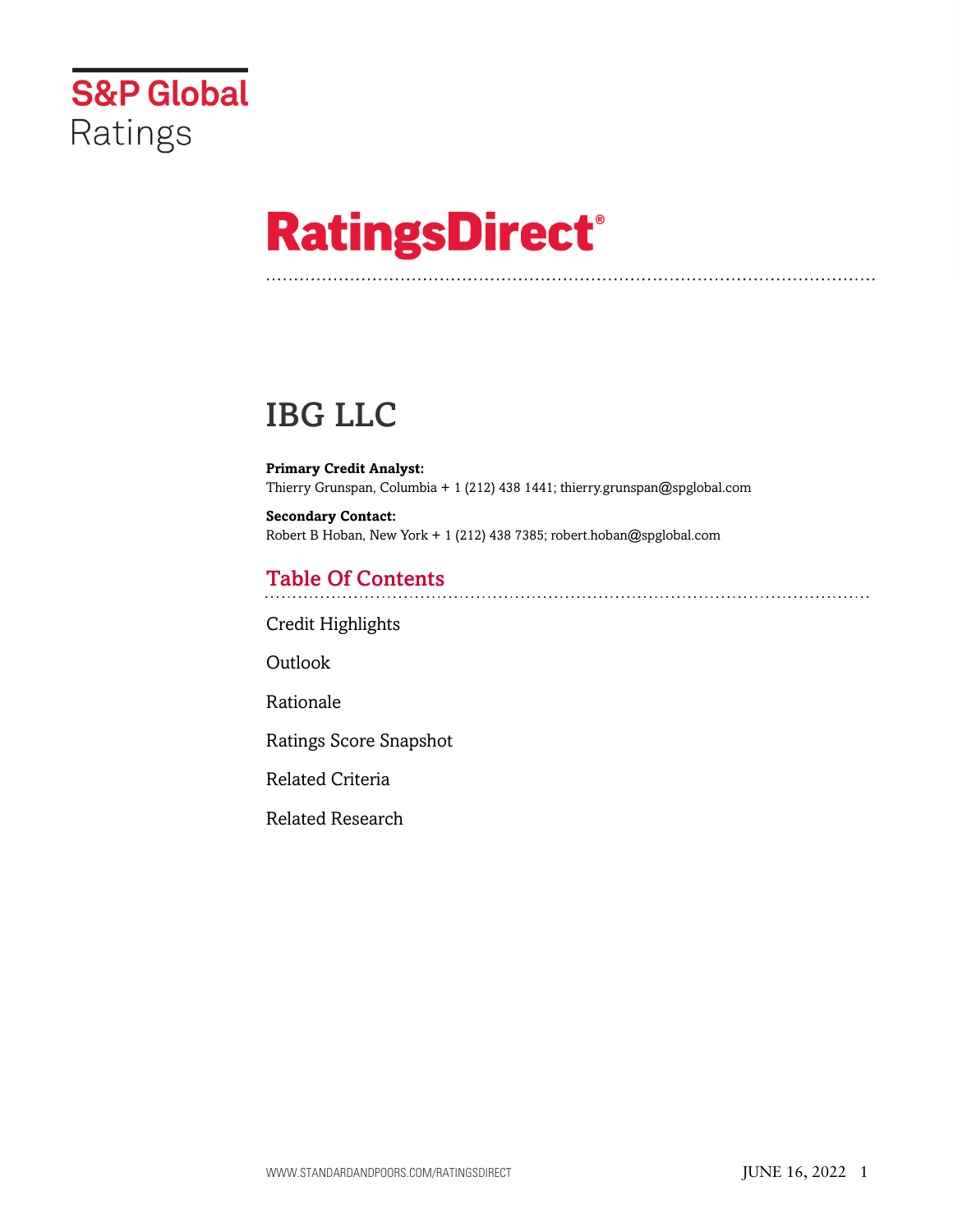## IBG LLC

## <span id="page-1-0"></span>Credit Highlights

Issuer Credit Rating

BBB+/Stable/--

| Overview                     |                                                                                                                                            |
|------------------------------|--------------------------------------------------------------------------------------------------------------------------------------------|
| Key strengths                | Key risks                                                                                                                                  |
|                              | Very strong capitalization and modest risk appetite Some reduced operational risk from complex model-driven options market-making business |
| Growing geographic diversity | Lower recurring revenue than some retail peers                                                                                             |
| Low-cost brokerage business  | Sensitivity to changes in brokerage customers' confidence                                                                                  |

## <span id="page-1-1"></span>**Outlook**

The stable outlook reflects our expectation that IBG will solidify its market position with a focus on the less confidence-sensitive retail segment, ably manage competitive price pressures, and maintain strong profitability. We also expect it will maintain its risk-adjusted capital (RAC) ratio well above 25%, its gross stable funding ratio (GSFR) above 110%, and solid liquidity.

#### Downside scenario

Over the next 12-24 months, we could lower the ratings on IBG if:

- Profitability erodes substantially,
- The firm suffers material losses or an increase in risk,
- Its commitment to strong capitalization unexpectedly erodes, or
- Liquidity deteriorates.

#### Upside scenario

<span id="page-1-2"></span>We see little upside to the ratings over the outlook horizon given peer relativities.

## Rationale

Our ratings on IBG and subsidiary Interactive Brokers reflect the consolidated firm's solid market position, very strong capitalization, strong earnings, adequate funding and liquidity, and reduced risks following the wind-down of most options market-making activities. We believe the highly competitive and transactional nature of its businesses and the confidence-sensitive nature of institutional trading clients partly offset these strengths.

IBG is a holding company that, through its regulated broker-dealer subsidiaries, is a major global electronic broker serving retail and institutional clients. We believe IBG's market position and profitability benefit from its technology-enabled, low-cost provider status, which allows its clients to trade in more than 150 exchanges and 25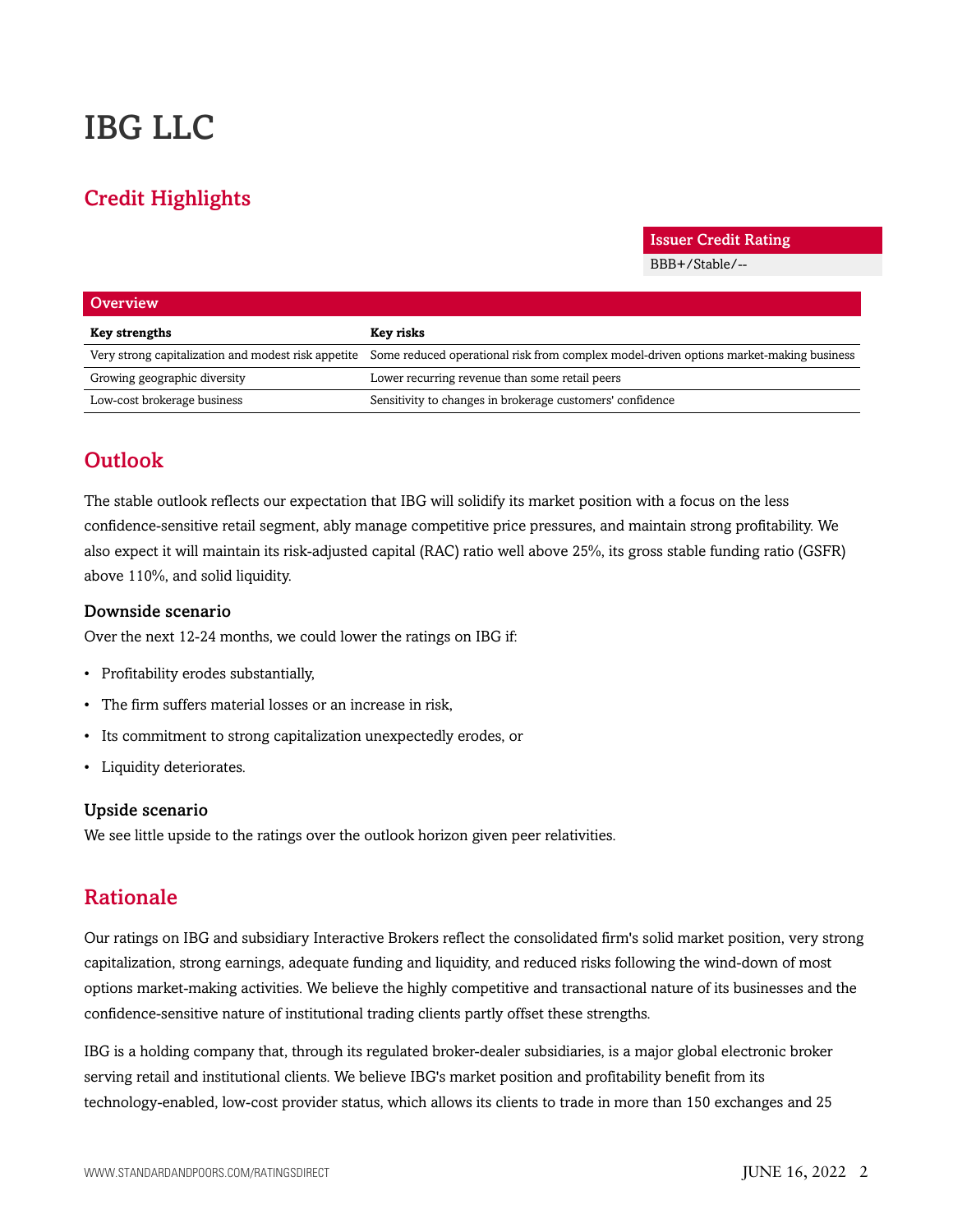currencies. While the firm's brokerage has been the leader in daily average revenue trades (DARTS), it is substantially smaller than its main retail peers in terms of total client assets, with \$355.9 billion as of March 31, 2022. IBG remains reliant on market-sensitive revenue. It continues to grow its retail, financial advisor, and other stickier clients, but, unlike its peers, it has institutional trading clients, which we view as more confidence-sensitive.

With a high 67% profit margin in 2021 despite close-to-zero interest rates, IBG has successfully navigated the "zero commission" trend that hit the industry starting in November 2019. Unlike its competitors, IBG offers customers both its traditional low-commission pricing option and a zero-commission option that includes revenue-increasing measures (such as higher rates on margin loans) to offset the reduction in commissions.

IBG's RAC ratio of 34% as of March 31, 2022, is the highest among the U.S. securities firms we rate and a key rating strength. It provides, in our view, an ample cushion to absorb potential losses arising in the large margin loan book (\$48.3 billion as of March 31, 2022) or associated with customers' active derivatives trading activity (such as the over \$100 million loss in April 2021 to indemnify clients in West Texas Intermediate energy futures). IBG has wound down its options market-making business, which is now only active in Hong Kong and India. This has reduced risk substantially.

Our rating on Interactive Brokers, IBG's U.S. broker-dealer subsidiary, is at the same level as the 'a-' group credit profile (GCP) because it is an operating company. Our issuer credit rating on IBG is one notch lower than the GCP, reflecting the entity's structural subordination as a nonoperating holding company for regulated subsidiaries.

#### Anchor: Reflects U.S. securities firms' economic and industry risks

The 'bbb-' anchor (the starting point for our rating) is in line with other securities firms rated in the U.S. The starting point for U.S. securities firms is two notches lower than the 'bbb+' U.S. bank anchor to reflect our view of incrementally higher industry risk relative to banks.

The 'bbb+' U.S. bank anchor also reflects our view of banking industry risk in the U.S., which balances the regulatory enhancements made after the global financial crisis, a high level of core deposits, and deep capital markets against the risks that come with the country's large nonbank financial system. The trend on industry risk is positive, reflecting an improving track record of bank regulation and the steady performance of banks over many years. We could positively revise the industry score as well as the anchor to 'a-' in the next two years if the stringency of regulation remains in place, the economy continues to grow, and banks maintain strong balance sheets. (See "How The Economy, Profitability, And Regulations Could Support Certain U.S. Bank Ratings," May 24, 2021).

The securities firm anchor is two notches below the bank anchor to reflect our view of the sector's incrementally higher industry risk relative to banks. These include lower, but still material, regulatory oversight and institutional framework; higher competitive risk; and typically less stable, more transactional revenue. Also, even accounting for the liquidity of domestic capital markets, differences in assets, and the U.S. investor insurance scheme (The Securities Investor Protection Corp.), funding risk for securities firms is higher than for banks, in our view, because securities firms typically lack central bank access.

A potential improvement in the U.S. bank anchor to 'a-' in the next two years based on improved bank regulatory track record may not cause us to raise the securities firm anchor. That said, we believe better bank regulation can have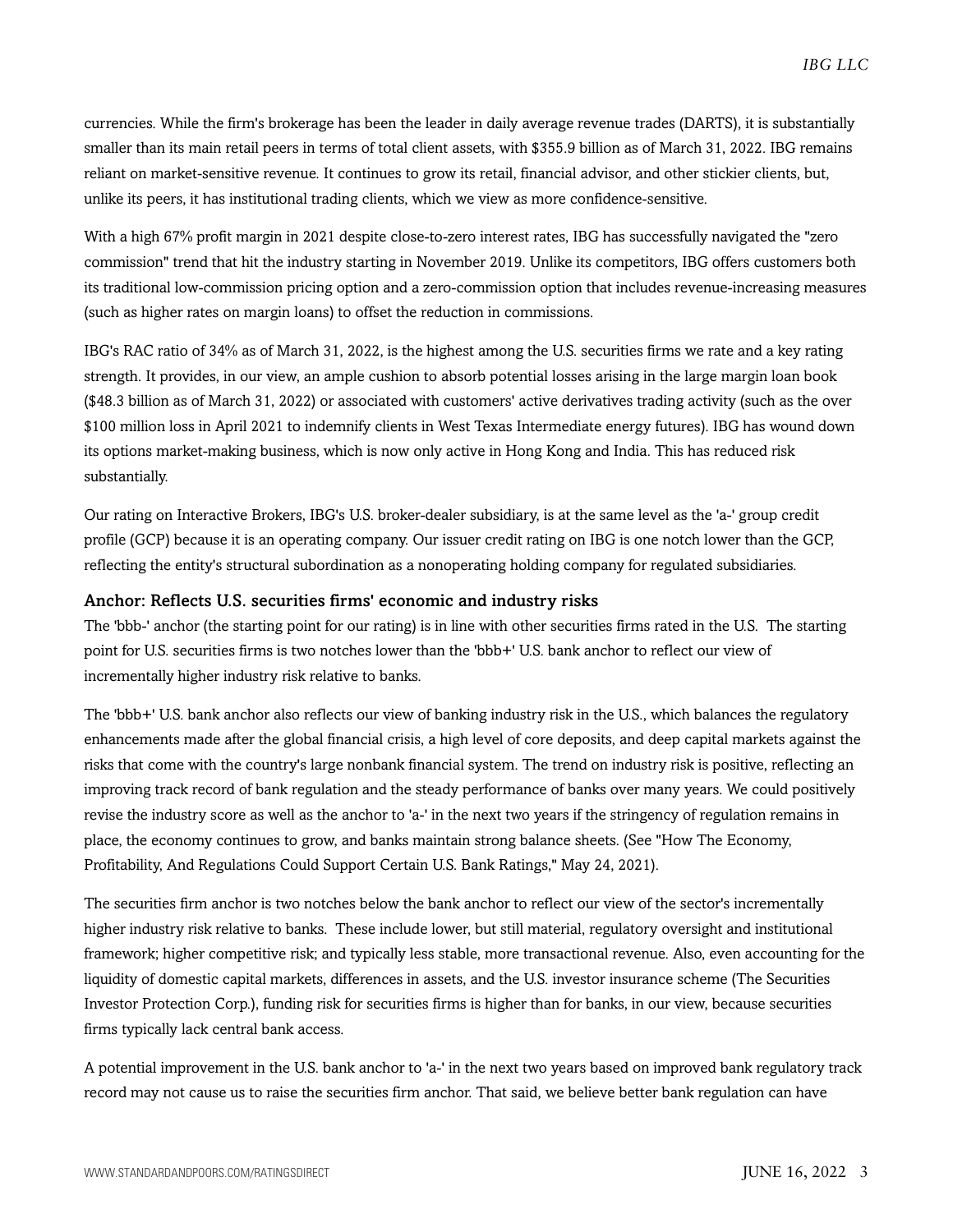some indirect benefits for securities firms, such as better access to funding from a healthy bank sector. U.S. banks generally had the capital and liquidity to continue to provide funding through the pandemic, which benefited NBFI sectors.

#### **Table 1**

| <b>IBG LLC--Key Metrics</b> |                               |        |        |        |        |  |  |
|-----------------------------|-------------------------------|--------|--------|--------|--------|--|--|
|                             | --Fiscal year ended Dec. 31-- |        |        |        |        |  |  |
| $(Mil.$ \$)                 | 2021                          | 2020   | 2019   | 2018   | 2017   |  |  |
| Adjusted assets             | 109,067                       | 95.642 | 71.642 | 60,514 | 61,133 |  |  |
| Adjusted common equity      | 10,176                        | 8.966  | 7.906  | 7.123  | 6.404  |  |  |
| Total adjusted capital      | 10,176                        | 8,966  | 7,906  | 7.123  | 6,404  |  |  |
| Operating revenues          | 2,714                         | 2,218  | 1,937  | 1,900  | 1,609  |  |  |
| Noninterest expenses        | 924                           | 949    | 736    | 703    | 651    |  |  |
| Net income                  | 308                           | 195    | 161    | 169    | 76     |  |  |
| Core earnings               | 1.636                         | 1.179  | 1.089  | 1,122  | 723    |  |  |

#### Business position: Growing brokerage business, with lower recurring revenue

We believe IBG has a solid market position as a global electronic broker to direct and indirect retail and smaller institutional clients. It allows clients to trade exchange-listed options, stocks, bonds, foreign exchange, futures, and mutual funds at more than 150 market centers worldwide. IBG has been the leader in DARTS among the U.S. brokers that report DARTS and has grown client assets much more rapidly than peers. However, with \$355.9 billion in total client assets as of March 31, 2022, IBG remains much smaller than some rated U.S. retail discount brokerage peers.

The firm's business mix has shifted from market making to brokerage, which now accounts for 97% of revenue. The company retains some market-making in India and Hong Kong, as well as some other functionality in specific products (such as some "delta one" products).

IBG has differentiated its platform to serve the specific needs of its customer segments beyond retail traders and investors, including introducing brokers, registered investment advisers, and institutional clients like hedge funds. The capabilities of the firm's trading platform, its tailored functionality to meet the needs of a broad range of client types, aggressive pricing, and geographic expansion continue to foster strong growth in the electronic brokerage business. These strengths have allowed the firm to continue to grow its brokerage business, with total accounts up 36% year over year (as of end-May 2022).

We believe that retail customers, including direct retail customers and those served through registered investment advisers and introducing brokers, are more stable and less confidence-sensitive than institutional clients. IBG continues to grow these accounts with direct and indirect retail customers now accounting for 54% and 28% of commissions, respectively, up slightly from 2019. They also accounted for 37% and 47% of customer equity, respectively, with growth in both direct and indirect clients.

Unlike its purely retail peers, IBG has a material amount of hedge fund and proprietary trading clients, which account for about 18% of IBG's commissions and 16% of client equity (down from 24% and 19% in 2019, respectively). We consider these clients more confidence-sensitive and higher risk given their use of portfolio margining. We would view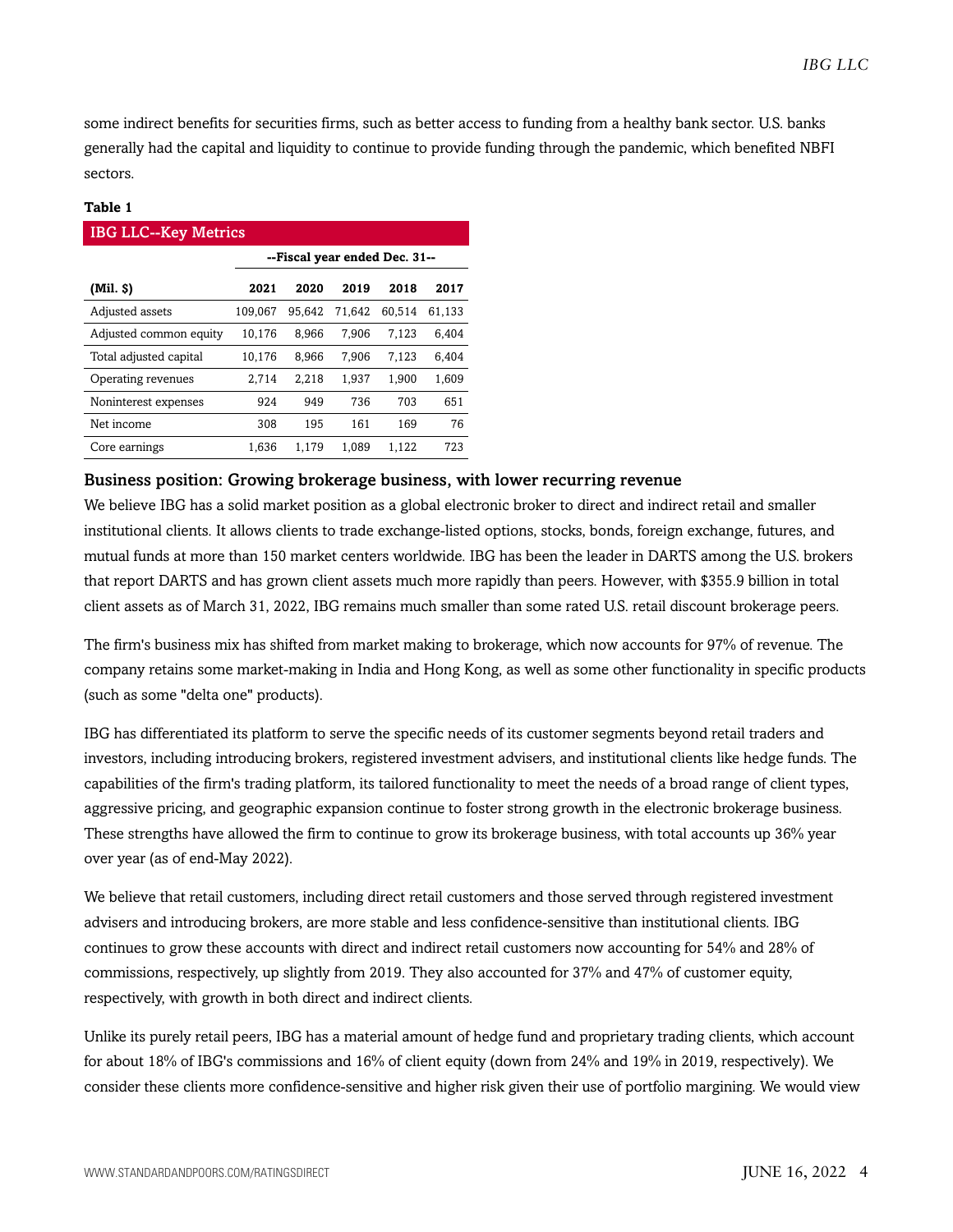negatively a material increase in IBG's portion of institutional clients.

Given its unique customer mix and response, IBG has been much less affected than some peers by the 2019 move by leading discount brokers to reduce retail commissions on U.S. equities and exchange-traded funds (ETFs) and the per-trade commission on listed options to zero. Unlike its competitors that have entirely switched to a zero-commission offering on cash equity and ETFs (resulting in lower profitability), IBG offers a traditional low- (but not zero-) commission pricing option (IBKR Pro) and a zero-commission option (IBKR Lite). For clients who choose the IBKR Pro offering, IBG clears and executes clients' transactions without selling order flow to wholesale trading firms. By contrast, IBKR Lite generates revenue from payment for order flow and from higher margin rates and lower deposit rates that, in part, offset the zero commission. The company claims that clients of IBKR Pro benefit from better execution prices compared with peers. Since most clients choose IBKR Pro, we think the company is potentially less exposed than peers to risks related to payment for order flows--an area that is under U.S. regulatory scrutiny (notably by the SEC).

With operations across 33 countries in Europe, Asia, and the Americas, IBG has good and growing geographic diversification. Foreign operations include a small amount of revenue from market making in Hong Kong and India, but mostly electronic brokerage, support clearing, and customer service across multiple product types, predominantly exchange traded or settled. Brokerage clients from outside North America account for about 54% of client equity and 55% of commission revenue. A large portion of IBG's international client activity is in U.S.-listed stocks. Russian nationals represented less than 1% of total revenue in 2021.

The 2019 promotion of long-time president Milan Galik to CEO addressed the issue of succession for founder and majority shareholder Thomas Peterffy, who continues as chairman of the board and remains closely involved in the business. We view favorably senior management and ownership's commitment to very strong capitalization, limited risk appetite, and focus on lower-risk brokerage.

#### **Table 2**

| <b>IBG LLC--Business Position</b>            |                               |          |          |          |          |  |  |  |
|----------------------------------------------|-------------------------------|----------|----------|----------|----------|--|--|--|
|                                              | --Fiscal year ended Dec. 31-- |          |          |          |          |  |  |  |
| $(Mil.$ $\vartheta)$                         | 2021                          | 2020     | 2019     | 2018     | 2017     |  |  |  |
| Total revenues                               | 2.714.00                      | 2.218.00 | 1.937.00 | 1.900.00 | 1.609.00 |  |  |  |
| Total revenue growth (year over year)        | 22.36                         | 14.51    | 1.95     | 18.09    | 15.26    |  |  |  |
| Net interest income/operating revenues       | 42.30                         | 39.31    | 55.91    | 48.89    | 42.45    |  |  |  |
| Fee income/operating revenues                | 57.77                         | 58.03    | 43.47    | 48.32    | 46.30    |  |  |  |
| Market-sensitive income/operating revenues   | 0.00                          | 0.00     | 1.39     | 2.05     | 2.49     |  |  |  |
| Pretax profit/operating revenues             | 65.84                         | 56.63    | 59.73    | 62.95    | 65.20    |  |  |  |
| Core earnings/average adjusted common equity | 17.09                         | 13.98    | 14.49    | 16.59    | 11.85    |  |  |  |

#### Capital, leverage, and earnings: Very strong risk-adjusted capital

We view capitalization as very strong given an expected RAC ratio of more than 34%, management and ownership's commitment to maintain conservative capital levels, and strong risk-adjusted earnings. The company added about \$1.2 billion of equity in 2021 (and an additional \$260 million in first-quarter 2022). At end-March 2022, the RAC ratio was 34%, reflecting the firm's commitment to strong capitalization and limited payout. This is the strongest RAC ratio out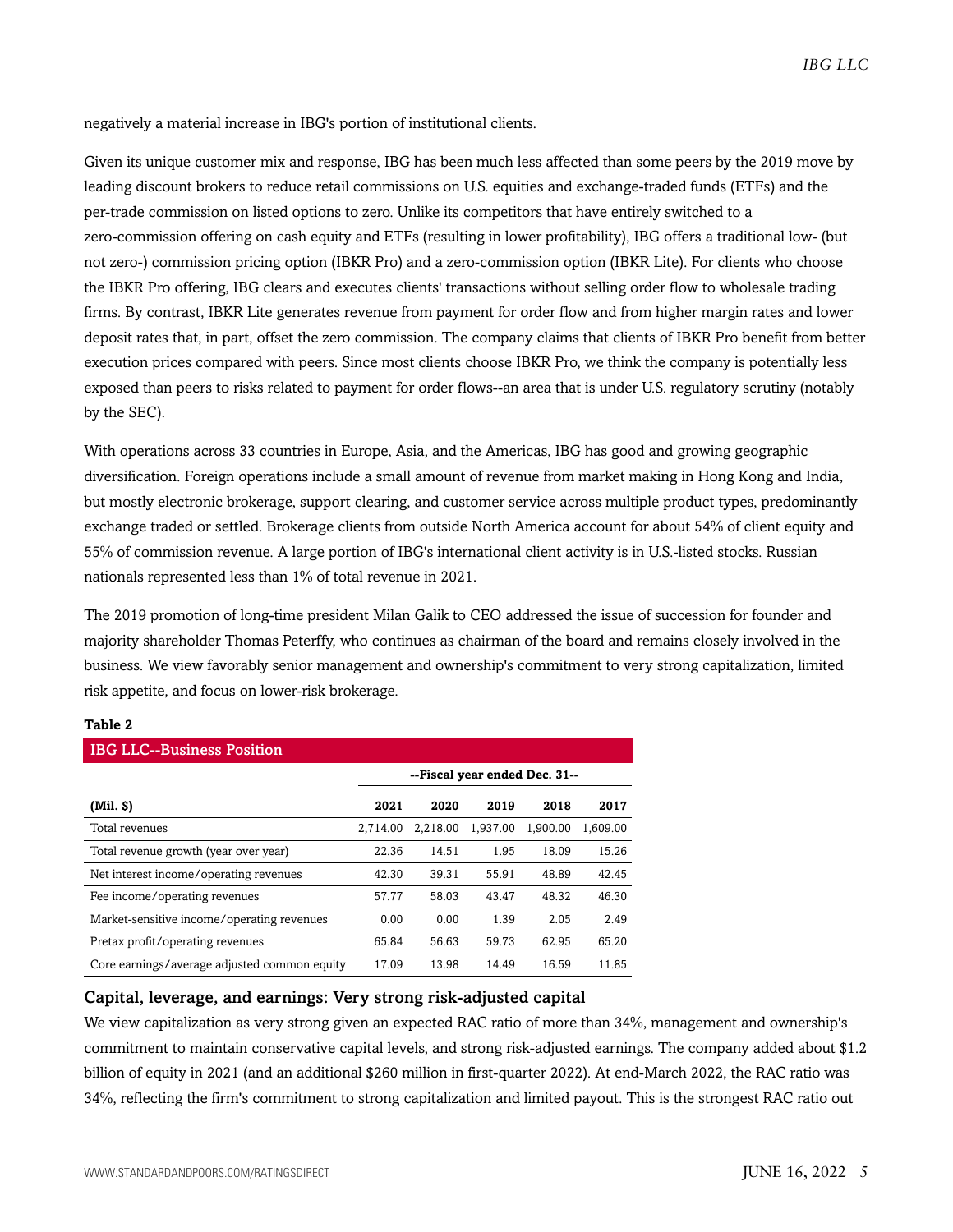of all the U.S. securities firms we rate.

Further, the firm has no additional risks not covered in RAC given its minimal illiquid and level 3 assets. We expect the firm to continue to grow equity through good retention of earnings, with very limited stock buybacks and an annual capital payout ratio remaining below 50%. Interactive Brokers Group Inc.'s status as a public company gives IBG some flexibility to raise additional capital if needed. At the same time, Mr. Peterffy's controlling ownership limits investor pressure to distribute capital.

IBG's extensive use of technology gives it a low expense base, allowing it to be a low-cost provider while still generating pretax margins typically above 60%. Earnings are also strong on a risk-adjusted basis, with average core earnings to S&P Global Ratings risk-weighted assets of 4.96%, higher than peers' average.

All of IBG's regulated subsidiaries have considerable excess regulatory capital, which in total was \$7.4 billion at March 31, 2022.

IBG remains reliant on market-sensitive revenue. In 2021, the prolonged decline in short-term interest rates and the increase in trading activity decreased the contribution of net interest income to about 42%, from 56% in 2019. Already announced as well as expected interest rate hikes by the Federal Reserve should support IBG's profitability. The company estimates the first 50 basis points (bps) rise, announced by the Fed in May, will add about \$289 million of net revenue to the bottom line in the first full year. Additional hikes should translate into lower incremental revenue (about \$50 million for each 25 bps hike), notably because the company intends to pass through future raises to most U.S. customers through higher interest on brokerage cash balances of more than \$10,000.

#### **Table 3**

| <b>IBG LLC--Capital</b>                       |                               |        |        |        |        |
|-----------------------------------------------|-------------------------------|--------|--------|--------|--------|
|                                               | --Fiscal year ended Dec. 31-- |        |        |        |        |
| (%)                                           | 2021                          | 2020   | 2019   | 2018   | 2017   |
| Leverage ratio (U.S. GAAP)                    | 9.33                          | 9.37   | 11 04  | 11 77  | 10.48  |
| Adjusted total equity/adjusted assets         | 9.33                          | 9.37   | 11.04  | 11.77  | 10.48  |
| Adjusted common equity/total adjusted capital | 100.00                        | 100.00 | 100.00 | 100.00 | 100.00 |
| Total equity double leverage                  | 100.21                        | 100.56 | 101.17 | 101.56 | 102.94 |

GAAP--Generally accepted accounting principles.

#### **Table 4**

 $InQIIQ-F$ 

| <b>IDA FFC--F91 IIIII52</b>                     |                               |       |       |       |       |
|-------------------------------------------------|-------------------------------|-------|-------|-------|-------|
|                                                 | --Fiscal year ended Dec. 31-- |       |       |       |       |
| (%)                                             | 2021                          | 2020  | 2019  | 2018  | 2017  |
| Personnel expenses/operating revenues           | 14.70                         | 14.65 | 14.87 | 13.89 | 15.48 |
| Cost to income ratio                            | 34.05                         | 42.79 | 38.00 | 37.00 | 40.46 |
| Core earnings/operating revenues                | 60.28                         | 53.16 | 56.22 | 59.06 | 44.92 |
| Internal capital generation/prior year's equity | 3.01                          | 2.06  | 1.83  | 2.19  | 0.83  |
| Net interest income/average earning assets      | 15 07                         | 12.51 | 16.94 | 15.18 | 10.52 |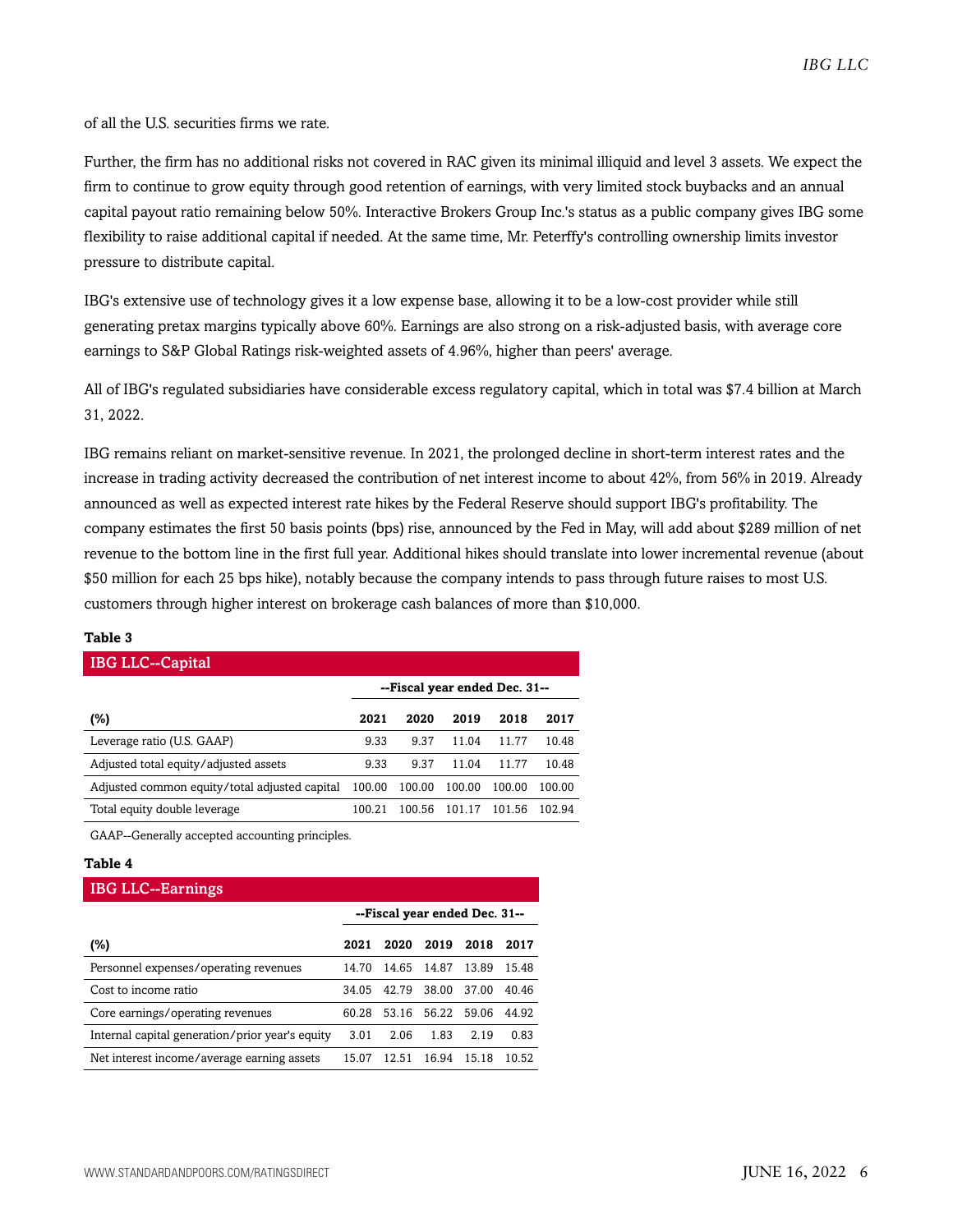#### Risk position: Excess capital helps offset diminishing operational risks

We believe the firm's good risk management and relatively modest risk appetite and loss experience remain supportive of the rating, despite some periods with higher than peer losses on client margin loans.

In its brokerage business, IBG limits its credit risk and collateral-posting requirements by trading almost exclusively in listed or exchange settled securities and cash foreign exchange. Counterparty risk on other financial institutions is limited thanks to self-clearing (whereby the company is exposed to highly-rated clearinghouses). Cash foreign exchange, metals, and contracts for difference transactions are done only with large, highly rated banks.

For margin lending, the firm employs real-time margin compliance monitoring technology, which allows it to quickly liquidate customers' positions if their equity falls below margin requirements. Based on the firm's assessment of market conditions and client exposures, concentration, or leverage, it will also limit exposure or client risk through its pricing, imposing additional limitations or increasing margin requirements.

We view IBG's management of its large margin loan book (\$48.3 billion as of March 31, 2022) as adequate, and its total margin loan losses were very small in 2021 despite the large volatility in meme stocks in January. However, IBG has had some other notable margin loan losses. Most recently, IBG recognized an aggregate loss of approximately \$42 million on margin loans in first-quarter 2019 related to some customers' relatively large positions in a U.S.-listed company whose accounts fell into deficit when the stock price dropped precipitously. That said, the amount was very small relative to IBG's total capital, and the firm still posted solid net income in the quarter.

Aside from margin lending, the firm incurs some market risk from clients' trading options. For example, in a market crash scenario (with stock prices down or volatility up), clients selling put options might be unable to meet their financial commitments, putting IBG on the hook to counterparties (most likely clearinghouses) to absorb the losses. We believe such risk is well monitored through adequate margining, with the firm constantly revising its volatility stress assumptions based on market conditions. Nonetheless, clients' derivatives activity caused IBG to indemnify \$104 million of clients' losses in April 2021 related to an IBG systems issue that prevented clients from seeing or acting on negative prices in West Texas Intermediate energy futures. Aside from clients' derivatives trading positions, trading risk is small, with only \$577 million of securities on the balance sheet at the end of March 2022, against a balance sheet of about \$114 billion.

Operational risk has fallen with the wind-down of most options market-making operations, except in India and Hong Kong. Still, the use of proprietary models (i.e., algorithms) and trading systems to execute a large volume of trades in the residual market-making segment increases operational risk, as a malfunctioning system could potentially result in the accumulation of undesired positions and expose the company to principal losses. We believe the strength of IBG's capitalization offsets the firm's exposure to low-probability, high-impact events given it has a cushion of approximately \$5.9 billion of total adjusted capital above our 15% RAC ratio threshold for very strong capitalization.

## **Table 5** IBG LLC--Risk Position **--Fiscal year ended Dec. 31--**

| (%)                                    |  | 2021 2020 2019 2018 2017       |  |
|----------------------------------------|--|--------------------------------|--|
| Annualized adjusted assets growth rate |  | 14.04 33.50 18.39 (1.01) 11.87 |  |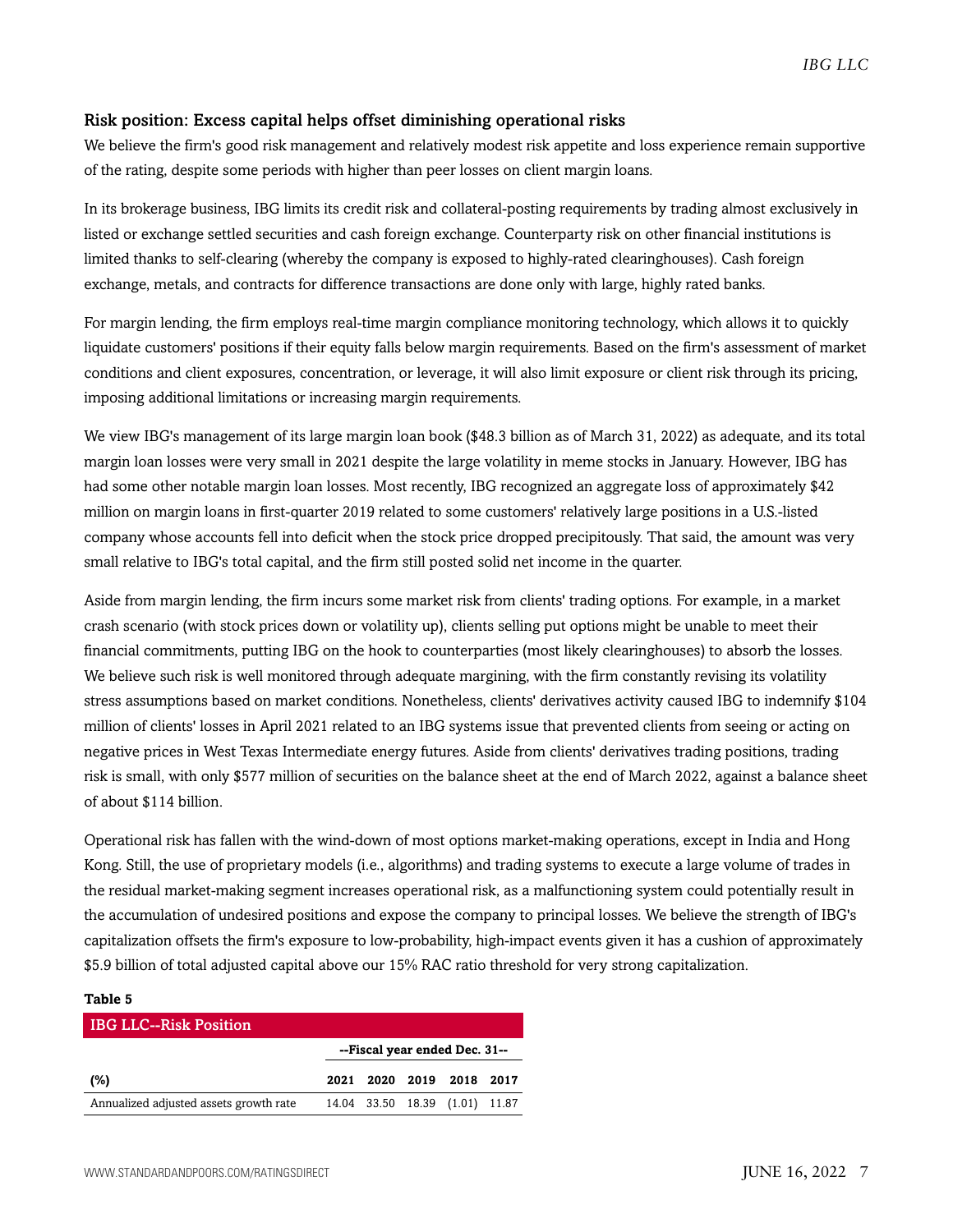#### **Table 5**

| <b>IBG LLC--Risk Position (cont.)</b> |  |                               |  |
|---------------------------------------|--|-------------------------------|--|
|                                       |  | --Fiscal year ended Dec. 31-- |  |
| (%)                                   |  | 2021 2020 2019 2018 2017      |  |
| Adjusted common equity/managed assets |  | 9.33 9.37 11.03 11.76 10.47   |  |

#### Funding and liquidity: Neutral to the rating

We view IBG's funding and liquidity as neutral to the rating given its very liquid balance sheet, excess stable funding of its less liquid assets, and good liquidity management. IBG's GSFR--available stable funding to the illiquid portion of its assets--was solid at 157% as of March 31, 2022.

While most of IBG's clients are more stable retail customers, we believe IBG's institutional customers (such as hedge funds) expose it to more customer confidence sensitivity than purely retail peers given the firm's reliance on client balances to support client activity.

IBG's liquidity coverage metric (LCM)--balance sheet liquidity sources relative to balance sheet liquidity needs--was 0.8x as of March 31, 2022. The LCM is artificially low because, unlike most other firms, IBG's securities borrowing and repo transactions are mostly not financing transactions. Further, we believe IBG's practices and accounting for customer securities lending activity understates the firm's liquidity in the LCM given collateral received on securities-borrowed transactions is segregated for clients.

IBG has a very liquid balance sheet composed of cash; margin loans; exchange-listed marketable securities, which are marked-to-market daily; segregated customer assets; receivables from trade counterparties; and margins posted at central counterparties. Level 3 assets are negligible.

The firm is exposed to margin and collateral calls on its open exchange-traded derivatives positions (on behalf of clients) as well as its securities loaned and open client positions. The firm maintains significant unencumbered liquidity to offset its exposure to margin and collateral calls. IBG also has uncommitted secured broker bank lines to fund everyday needs and to provide ready access to the liquidity of its unencumbered securities.

IBG's brokerage business doesn't carry securities inventory, so its funding needs are limited primarily to customer margin loans (\$48.3 billion as of March 31, 2022), which are largely funded by customer free credit balances. We view positively the firm's practice of calculating its regulatory reserves daily.

## IBG LLC--Funding And Liquidity **--Fiscal year ended Dec. 31-- (%) 2021 2020 2019 2018 2017** Gross stable funding ratio 137.01 164.35 181.82 192.58 136.33 Short-term wholesale funding/adjusted assets 10.97 10.56 9.12 7.15 9.94 Liquidity coverage metric (x) 0.65 0.70 1.04 1.06 0.88 Customer deposits/adjusted assets 0.00 0.00 0.00 0.00 0.00 Brokerage customer payables/adjusted assets 78.52 79.34 78.51 79.31 77.78

#### **Table 6**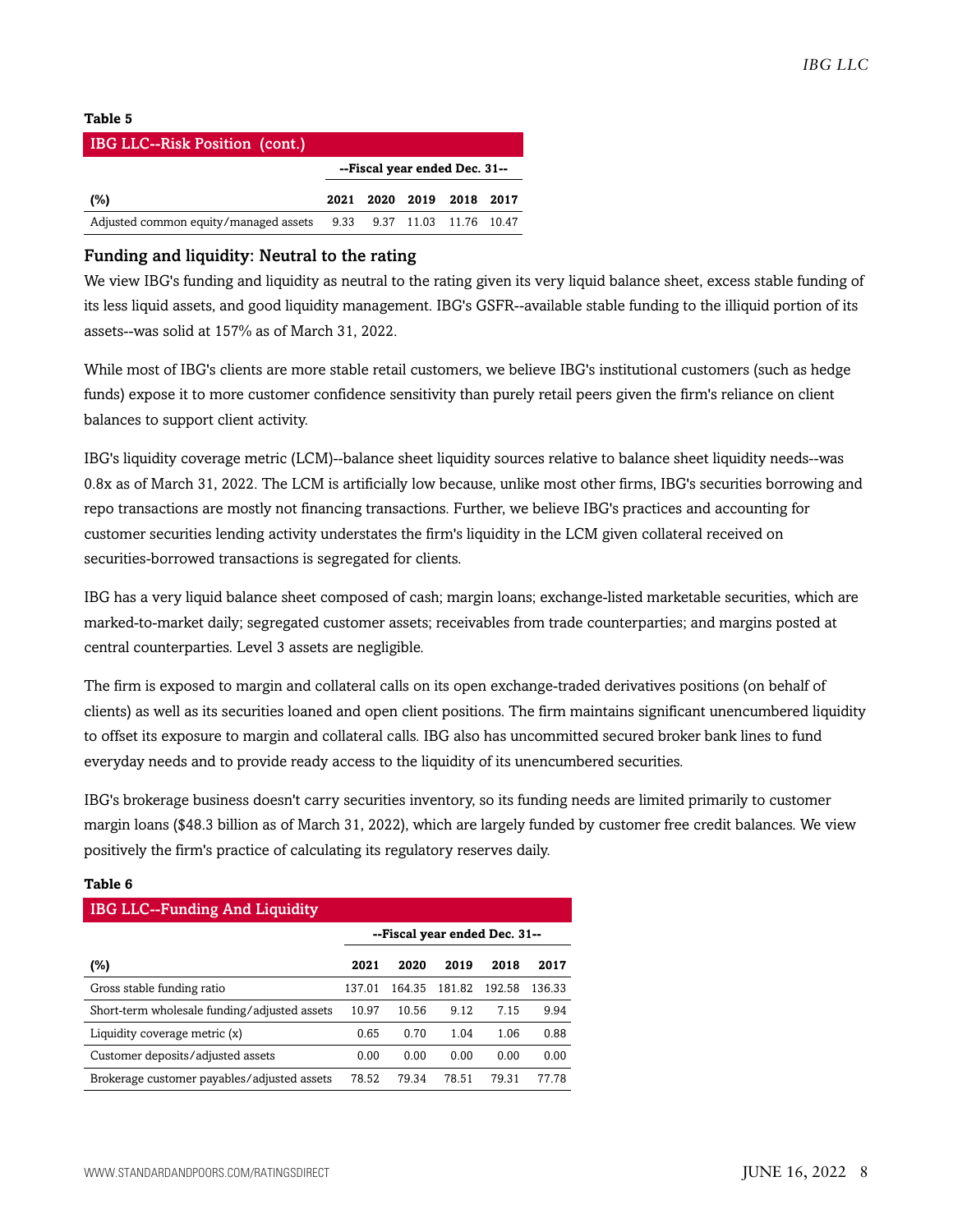#### Comparable ratings adjustment: Positive

We believe an 'a-' GCP is warranted based on peer comparison. For example, its capital position is stronger than Jefferies Financial Group, which has a GCP of 'bbb+'.

#### External influence: We deduct one notch from IBG LLC for structural subordination

Our rating on Interactive Brokers LLC, IBG's U.S. broker-dealer subsidiary, is at the same level as the 'a-' group credit profile because it is an operating company. Our issuer credit rating on IBG is one notch lower than the group credit profile, reflecting the entity's structural subordination as a nonoperating holding company for regulated subsidiaries.

## <span id="page-8-0"></span>Ratings Score Snapshot

Issuer Credit Rating: BBB+/Stable/--

GCP: a-

- Anchor: bbb-
- Business Position: Adequate (0)
- Capital, Leverage, and Earnings: Very Strong (+2)
- Risk Position: Adequate (0)
- Funding and Liquidity: Adequate and Adequate-High (0)
- Comparable Ratings Adjustment: +1

#### External Influence: -1

- Government Influence: 0
- Group Influence: -1
- Rating Above the Sovereign: 0

## <span id="page-8-1"></span>Related Criteria

- Criteria | Financial Institutions | General: Financial Institutions Rating Methodology, Dec. 9, 2021
- Criteria | Financial Institutions | Banks: Banking Industry Country Risk Assessment Methodology And Assumptions, Dec. 9, 2021
- General Criteria: Environmental, Social, And Governance Principles In Credit Ratings, Oct. 10, 2021
- General Criteria: Group Rating Methodology, July 1, 2019
- Criteria | Financial Institutions | General: Risk-Adjusted Capital Framework Methodology, July 20, 2017
- General Criteria: Methodology For Linking Long-Term And Short-Term Ratings, April 7, 2017
- General Criteria: Principles Of Credit Ratings, Feb. 16, 2011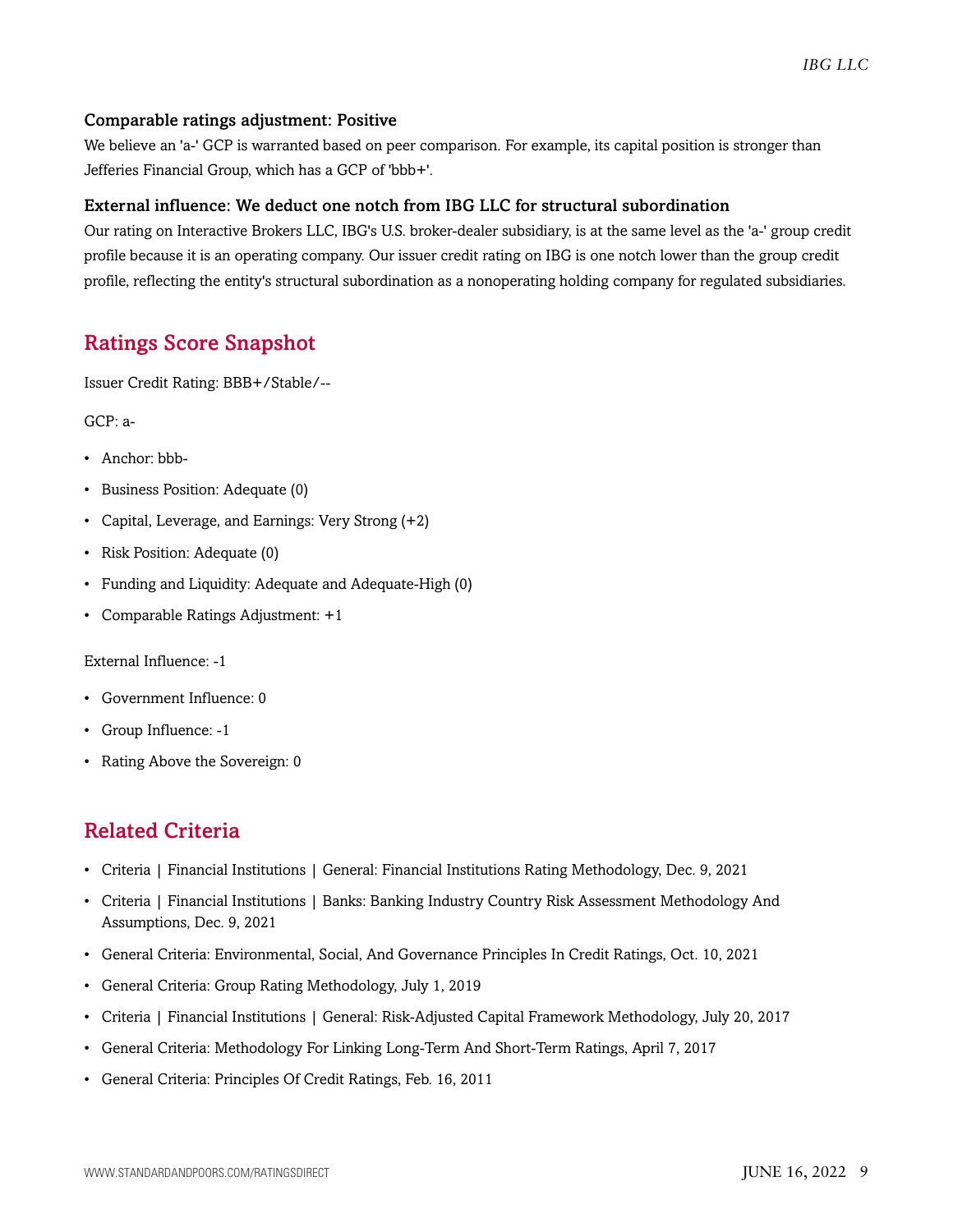## <span id="page-9-0"></span>Related Research

• IBG LLC Rating Raised To 'BBB+' On Strengthening Franchise, Strong Profitability, Lower Risks; Outlook Revised to Stable, April 26, 2022

| Ratings Detail (As Of June 16, 2022)*                                                                                 |                   |
|-----------------------------------------------------------------------------------------------------------------------|-------------------|
| <b>IBG LLC</b>                                                                                                        |                   |
| <b>Issuer Credit Rating</b>                                                                                           | BBB+/Stable/--    |
| <b>Issuer Credit Ratings History</b>                                                                                  |                   |
| 26-Apr-2022                                                                                                           | BBB+/Stable/--    |
| 24-Nov-2020                                                                                                           | BBB/Positive/--   |
| 04-May-2020                                                                                                           | BBB/Stable/--     |
| 22-Nov-2017                                                                                                           | BBB/Positive/--   |
| <b>Sovereign Rating</b>                                                                                               |                   |
| <b>United States</b>                                                                                                  | $AA+/Stable/A-1+$ |
| <b>Related Entities</b>                                                                                               |                   |
| <b>Interactive Brokers LLC</b>                                                                                        |                   |
| <b>Issuer Credit Rating</b>                                                                                           | A-/Stable/A-2     |
| .<br>in the second contract of the second contract of the second contract of the second contract of the second second |                   |

\*Unless otherwise noted, all ratings in this report are global scale ratings. S&P Global Ratings' credit ratings on the global scale are comparable across countries. S&P Global Ratings' credit ratings on a national scale are relative to obligors or obligations within that specific country. Issue and debt ratings could include debt guaranteed by another entity, and rated debt that an entity guarantees.